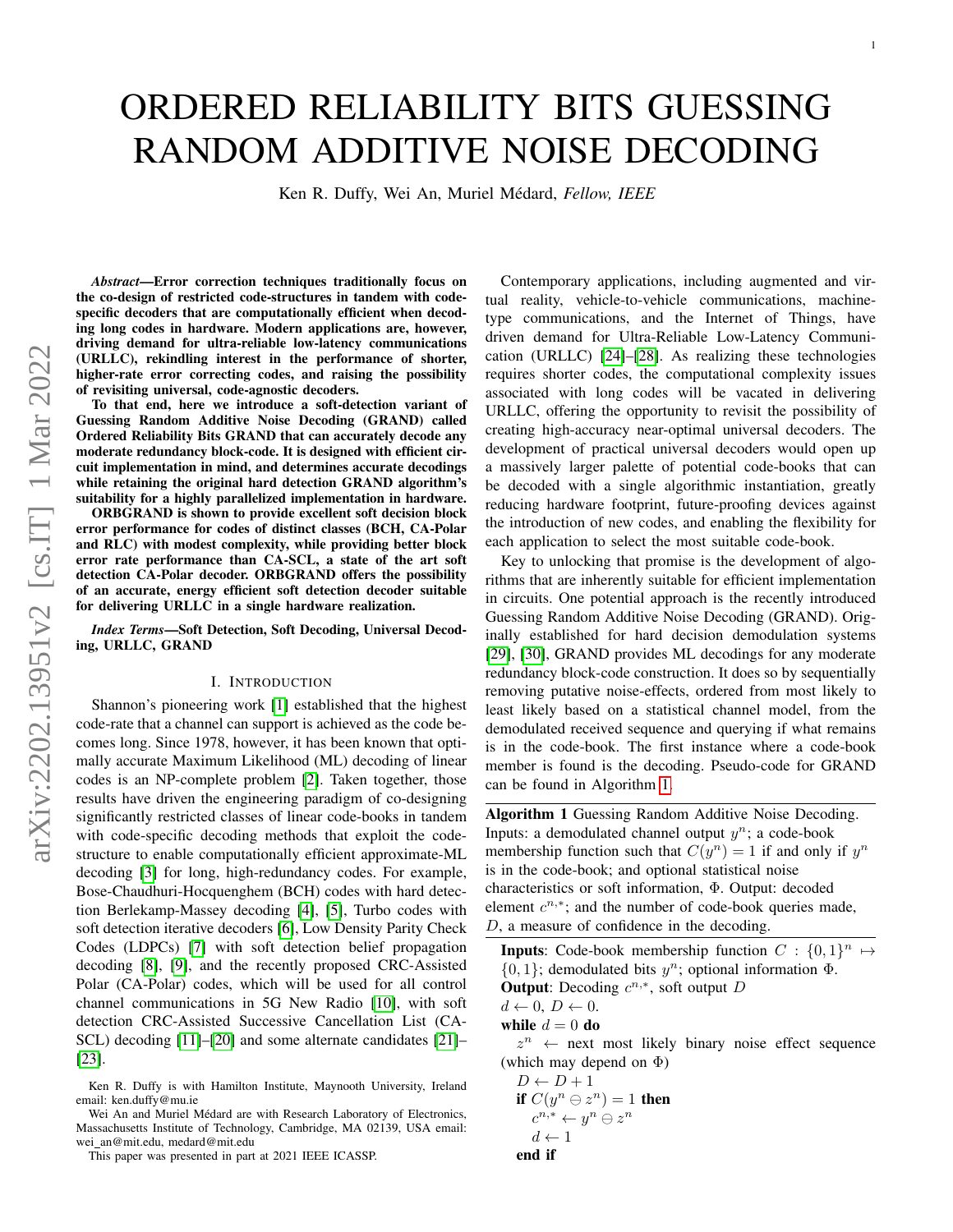| end while            |  |  |
|----------------------|--|--|
| return $c^{n,*}$ , D |  |  |

Consider an arbitrary block code of rate  $R = k/n$  consisting of  $M = 2^k$  binary strings of length  $n, \mathcal{C}_n = \{c^{n,1}, \dots, c^{n,M}\}.$ With  $c^n$  being a transmitted code-word,  $y^n$  denoting the hard decision demodulation,  $Z<sup>n</sup>$  denoting an independent binary additive noise-effect on the binary sequence, and ⊕ denoting addition in  $\mathbb{F}_2$ , we have  $y^n = c^n \oplus Z^n$ . A maximum likelihood decoding satisfies

$$
c^{n,*} = \arg \max_{i \in \{1, ..., M\}} P(y^n | c^{n,i})
$$

$$
= \arg \max_{i \in \{1, ..., M\}} P(Z^n = y^n \oplus c^{n,i})
$$

.

Even for short codes, naïve brute force identification of such a  $c^{n,*}$  is not possible as it requires  $M = 2^k$  computations for each decoding.

By rank-ordering putative noise-effects in decreasing order of likelihood and breaking ties arbitrarily, i.e. determining the sequences  $\{z^{n,i} \in \{0,1\}^n\}$  such that  $P(Z^n = z^{n,i}) \ge$  $P(Z^n = z^{n,j})$  for all  $i < j$ , subtracting them from the demodulated received sequence in that order and querying if what remains,  $y^n \oplus z^{n,i}$ , is in the code-book, the first such  $z^{n,*}$  is an ML decoding so long as noise-effects are queried in decreasing order of likelihood, even for channels with memory in the absence of interleaving [\[30\]](#page-11-2), [\[31\]](#page-11-3). The simplicity of GRAND's hard detection operation and the evident parallelizability of its code-book queries have already resulted in the proposal [\[32\]](#page-11-4), [\[33\]](#page-11-5) and realization [\[34\]](#page-11-6) of efficient circuit implementations. The VLSI designs in [\[32\]](#page-11-4), [\[33\]](#page-11-5) focus on maximizing throughput and minimizing worstcase latency by parallelization. The taped-out realization [\[34\]](#page-11-6) provides a universal 128-bit hard decoder chip with classleading measurements of precision, latency and energy per bit.

GRAND algorithms have two core components: a codebook membership checker and a sequential putative noiseeffect sequence generator. The former is common to all GRAND variants. If the code is unstructured and stored in a dictionary, a code-book query corresponds to a tree-search with a complexity that is logarithmic in the code-length. If the code is a Cyclic Redundancy Check (CRC) code, which is typically only used for error detection, checking for codebook membership requires a simple polynomial calculation. If the code is linear in any finite field, code-book membership can be determined by a matrix multiplication and comparison. Instead it is the putative noise-effect sequence generator that differs with each variant in light of statistical or per-realization information on channel characteristics.

Incorporating soft detection information into decoding decisions is known to significantly improve accuracy [\[35\]](#page-11-7)–[\[37\]](#page-11-8). Doing so requires that additional quantized soft information be passed from the receiver to the decoder and, for GRAND, the development of an appropriate noise-effect pattern generator that can accurately and efficiently create noise-effect sequences in order of decreasing likelihood in light of that soft information.

Symbol Reliability GRAND (SRGRAND) [\[38\]](#page-11-9), [\[39\]](#page-11-10) is a variant that avails of the most limited quantized soft information where one additional bit tags each demodulated symbol as being reliably or unreliably received. SRGRAND retains the desirable parallelizability of the original algorithm, is readily implementable in hardware, and provides a 0.5−0.75 dB gain over hard-detection GRAND [\[39\]](#page-11-10). At the other extreme, Soft GRAND (SGRAND) [\[40\]](#page-11-11) is a variant that uses real-valued soft information per demodulated bit to build a dedicated noiseeffect query order for each received signal. Using dynamic max-heap data structures, it is possible to create a semiparallelizable implementation in software and, being a true soft-ML decoder, it provides a benchmark for optimal decoding accuracy performance. However, SGRAND's execution is algorithmically involved and does not lend itself to hardware implementation.

Here we develop Ordered Reliability Bits GRAND (OR-BGRAND), which bridges the gap between SRGRAND and SGRAND by obtaining the decoding accuracy of the latter in an algorithm that is, by design, suitable for implementation in circuits. A preliminary version of ORBGRAND that provides near-ML performance for arbitrary length, moderateredundancy codes and block error rates (BLER) greater than 10<sup>−</sup><sup>3</sup> was presented at IEEE ICASSP in 2021 [\[41\]](#page-11-12). Its promise for a highly parallelized hardware realization has already resulted in VLSI architectures being proposed [\[42\]](#page-11-13)–[\[44\]](#page-11-14) and it has been used to investigate the suitability of both existing and non-traditionally structured codes for use in URLLC [\[45\]](#page-11-15), [\[46\]](#page-11-16). Here we explain the rationale behind ORBGRAND's design and expand on the preliminary conference version to generate near-ML performance for higher SNR. In the process, we describe an efficient algorithm that is suitable for hardware implementation, and establish performance.

The rest of this paper is organized as follows. Section [II](#page-1-0) provides a brief overview of practical short codes and other approaches to universal soft detection decoding. Section [III](#page-2-0) presents the rationale behind ORBGRAND and its practical implementation, which leads to the basic and full versions of ORBGRAND. Performance evaluation results that demonstrate ORBGRAND's effectiveness are presented in Section [IV.](#page-8-0) Section [V](#page-9-0) closes with final remarks.

#### II. RELATED WORK

<span id="page-1-0"></span>In the quest to identify short code solutions, new low-latency applications have placed renewed focus on conventional codes [\[47\]](#page-11-17)–[\[49\]](#page-11-18) such as Reed-Solomon Codes [\[50\]](#page-11-19) and BCH codes [\[51\]](#page-11-20). Soft detection decoders offer a non-trivial decoding performance gain over hard decoders [\[3\]](#page-10-2), which will be especially necessary for short, high-rate codes. However, many traditional codes do not have corresponding soft decoders. Some stateof-art codes with dedicated soft decoders, such as Turbo and LDPC codes, can reach near Shannon-capacity performance with long codes, but their performance degrades when used with short, high-rate codes.

Notably, Polar codes, which were the first non-random codes that were mathematically established to be capacityachieving [\[52\]](#page-11-21), have received significant attention. Owing to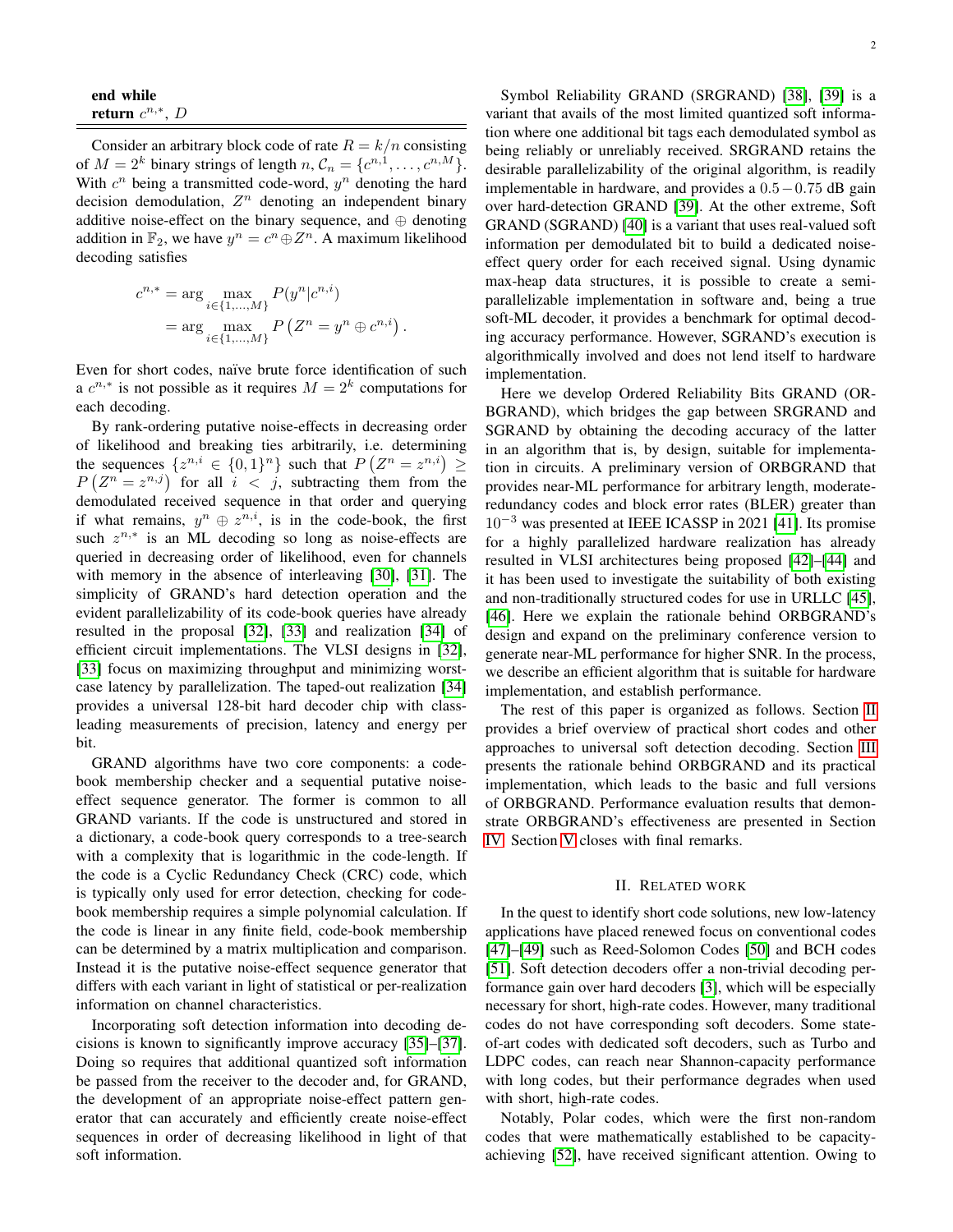their poor performance at practical block-lengths [\[53\]](#page-11-22)–[\[55\]](#page-11-23), however, they have not been adopted on their own. Instead, a concatenated design has been proposed where a CRC is first added to the data, which is then Polar coded, resulting in CA-Polar codes. These codes are usually decoded with a list decoding approach where a collection of candidate Polar code-words is first determined, and then a code-word that satisfies the CRC is selected [\[11\]](#page-10-10)–[\[14\]](#page-10-15). As they can be constructed at short block-lengths and have an efficient soft detection decoder, CA-Polar codes have been adopted for use for all control channel communications in the 5G New Radio standard [\[10\]](#page-10-9). Considered as a single code, a CA-Polar code is itself a linear code, albeit one that has no dedicated decoder. As a result, GRAND algorithms have previously established that there is additional performance left to be squeezed of out of them [\[46\]](#page-11-16).

An alternate approach to designing code-specific decoders is to instead develop a universal decoder. One class of soft detection decoders that can decode any binary linear code, which works on a list-decoding principle, has been substantially investigated [\[56\]](#page-11-24)–[\[62\]](#page-11-25). In Ordered Statistics Decoding (OSD), rather than compute the conditional likelihood of the received signal for all members of the code-book, instead the computation is done for a restricted list of candidate code-words that is hoped to contain the transmitted one. The algorithm permutes the columns of the parity check matrix in a manner that depends on the received signal reliability and Gaussian elimination is then performed to rewrite the generator matrix in systematic format, subject to checks that ensure a basis is identified, so that the systematic element of the code is based on the most reliable bits. Treating the code as a hash, a candidate list of code-words is determined by placing a ball of fixed Hamming distance around the reliable bits, and completing them with the hash. Transforming elements of this list back into the original basis, maximum likelihood decoding is performed on the restricted list. To achieve approximate-ML decoding performance, multiple stages of reprocessing are required, making it a challenge to implement the algorithm efficiently in hardware, especially for high throughput designs [\[45\]](#page-11-15).

ORBGRAND inherits GRAND's potential for a highly parallelized implementation suitable for either high throughput applications or ultra-low power for use in battery-operated devices. Leaving the code-book checker unchanged, core to ORBGRAND is a new noise-effect pattern generator that incorporates per-realization soft information in a manner that lends itself to efficient hardware implementation, as explained in the following sections.

### III. ORBGRAND

<span id="page-2-0"></span>We first introduce the principle behind ORBGRAND's design, before explaining how the basic and full variants are implemented.

# *A. ORBGRAND Principles*

An *n*-bit binary block code-word  $c^n \in \{0, 1\}^n$ , is modulated to mod $(c^n) \in \{-1, 1\}^n$  by mod $(c_i) = 2c_i - 1$ , transmitted and

impacted by independent continuous additive noise,  $N^n \in \mathbb{R}^n$ , resulting in a random received signal  $Y^n = \text{mod}(c^n) + N^n$ , from which the hard decision sequence  $y^n = \text{demod}(Y^n)$ , an estimate of  $c^n$ , is obtained. The noise effect is the difference between what the transmitted binary codeword and the demodulated received signal,  $Z^n = c^n \ominus y^n$ . All GRAND algorithms make queries to identify the noise effect,  $Z<sup>n</sup>$ , rather than the original continuous noise on the channel  $N<sup>n</sup>$ . With the loglikelihood ratio defined as

$$
\text{LLR}(Y_i) = \log \frac{P(Y_i|c_i = 1)}{P(Y_i|c_i = 0)},
$$

the hard detection  $y_i$  is obtained from  $Y_i$  by  $y_i =$  $(\text{sign}(LLR(Y_i))+1)/2$ , and  $|LLR(Y_i)|$  is referred to as the reliability of  $y_i$ .

While there are many ways to quantitatively capture the soft information in  $Y^n$ , for ORBGRAND it is instructive to first represent it as a sequence,  $B^n = (B_1, B_2, \ldots, B_n)$ , where  $B_i$ is the *a posteriori* probability that the hard decision bit  $y_i$  is in error, which can be written as

$$
B_i = P(y_i \neq c_i | Y_i) = \frac{P(y_i \neq c_i, Y_i)}{P(Y_i)}
$$
  
= 
$$
\frac{P(y_i \neq c_i, Y_i)/P(y_i = c_i, Y_i)}{1 + P(y_i \neq c_i, Y_i)/P(y_i = c_i, Y_i)}
$$

and so  $B_i$  can be expressed in terms of the bit reliabilities as

$$
B_i = \frac{e^{-|\text{LLR}(Y_i)|}}{1 + e^{-|\text{LLR}(Y_i)|}} \in [0, 1/2],
$$
 (1)

,

where  $B_i$  is monotonically decreasing with  $|LLR(Y_i)|$ . From  $B<sup>n</sup>$  we can evaluate the *a posteriori* probability of a binary noise-effect sequence  $z^n$ ,

$$
P(Z^{n} = z^{n})
$$
  
=  $\prod_{i:z_{i}=0} (1 - B_{i}) \prod_{i:z_{i}=1} B_{i} = \prod_{i=1}^{n} (1 - B_{i}) \prod_{i:z_{i}=1} \frac{B_{i}}{1 - B_{i}}$   
 $\propto \prod_{i:z_{i}=1} \frac{B_{i}}{1 - B_{i}} = \exp\left(-\sum_{i=1}^{n} |\text{LLR}(Y_{i})|z_{i}\right).$ 

Therefore, up to a constant shared by all sequences, the likelihood of a putative noise effect sequence  $z^n$  is determined by the sum of the reliabilities of hard-detected bits being flipped,  $\text{Rel}(z^n) = \sum_{i=1}^n |\text{LLR}(Y_i)| z_i$ . To rank order putative noise sequences,  $z^n$ , in decreasing likelihood, it is, therefore, sufficient to rank order them by increasing reliability sum,  $Rel(z^n)$ .

If no soft information is available, by defining  $|LLR(Y_i)|$  to be an arbitrary positive constant for all i,  $Rel(z^n)$  is proportional to the Hamming Weight of  $z^n$ ,  $w_H(z^n) = \sum_{i=1}^n z_i$ . In this case, putative noise sequences would be rank ordered in increasing Hamming weight, as used in the original hard detection GRAND for a binary symmetric channel. SRGRAND filters  $|LLR(Y_i)|$ , setting it to be  $+\infty$  if it is above a threshold and to a positive constant if below that threshold, resulting in putative noise sequences being be rank ordered in increasing Hamming weight within the masked region of finite reliability bits. Armed with  $\{|LLR(Y_i)| : i \in \{1, ..., n\}\}\$ , true soft ML decoding is achieved by SGRAND [\[40\]](#page-11-11) using a dynamic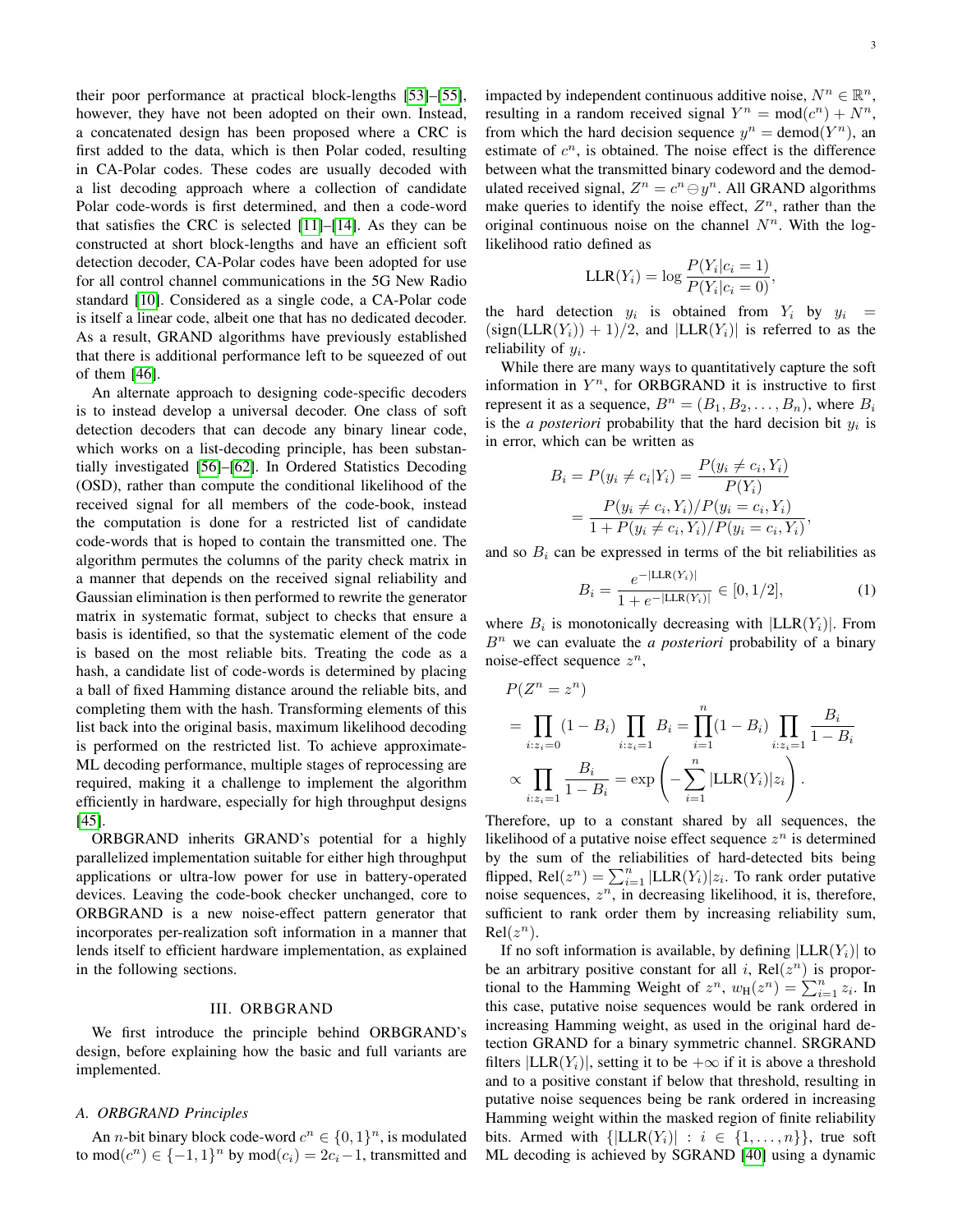algorithm that recursively generates a max-heap for each set of reliabilities to generate  $z^n$  with increasing Rel $(z^n)$ . Our goal with ORBGRAND is to obtain comparable performance with an algorithm that is amenable to efficient implementation by design.

For notational simplicity, we shall assume that the reliabilities,  $\{|LLR(Y_i)| : i \in \{1, ..., n\}\}\$ , happen to be received in increasing order of bit position, so that  $|LLR(Y_i)| \leq$  $|LLR(Y_i)|$  for  $i \leq j$ . In practice, for each received block we sort the reliabilities and store the permutation,  $\pi^n$  =  $(\pi_1, \ldots, \pi_n)$ , such that  $\pi_i$  records the received order index of the i<sup>th</sup> least reliable bit. The permutation  $\pi^n$  enables us to map all considerations back to the original order that the bits were received in.

The core of the approach underlying ORBGRAND is the development of statistical models of the non-decreasing sequence  $\{|LLR(Y_i)| : i \in \{1, ..., n\}\}\$  that are accurate, robust, and lead to computational efficient algorithms for generating rank ordered putative noise sequences. The approach can be most readily understood with the example of a channel using BPSK modulation that is subject to Additive White Gaussian Noise (AWGN), where  $LLR(Y) \propto Y$ . As constants of proportionality will prove to have no impact on ORBGRAND's order, from here on we will refer to  $L_i = |Y_i|$  as the reliability of the  $i$ -th bit. Sample rank ordered reliability values  $\{L_i : i \in \{1, \ldots, n\}\}\$ are plotted in Fig. [1](#page-3-0) for various SNRs. At lower SNR, the reliability curve is near linear with a zero

<span id="page-3-0"></span>

Fig. 1: Samples of ordered reliability of 512-bit sequences in AWGN channel with given SNRs.

intercept, while for high SNR the intercept is non-zero and there is notable curvature, particular for the least reliable bits, which are most significant for generating an accurate query order. Different levels of approximation to the reliability curve lead to distinct decoding complexity and performance, as will be explored in the following sections.

# *B. Basic ORBGRAND - The Low SNR Model*

The simplest statistical model,  $\lambda^n$ , for the reliability curve is a line through the origin with slope  $\beta > 0$ ,

<span id="page-3-2"></span>
$$
\lambda_i = \beta i, \text{ for } i = 1, 2, \dots, n. \tag{2}
$$

This model is illustrated by the dashed line in Fig. [1,](#page-3-0) where it can be seen to provide a good approximation at lower SNR. For the zero-intercept linear model,

$$
\text{Rel}(z^n) \approx \sum_{i:z_i=1} \lambda_i = \beta \sum_{i=1}^n iz_i = \beta w_\text{L}(z^n),\tag{3}
$$

where we define is the sum of the positions that are flipped in  $z^n$ 

$$
w_{\mathcal{L}}(z^n) = \sum_{i=1}^n iz_i,
$$
 (4)

to be the *Logistic Weight* of the binary sequence  $z^n$ . Thus, in this model the likelihoods of putative noise effect sequences are ordered in increasing logistic weight and hence the value of  $\beta$  need not be estimated.

As a result, for any  $\beta$ , the first putative error sequence always corresponds to no bits being flipped, which has  $w_L = 0$ . The second query corresponds to  $z^n$  with the least reliable bit flipped, having  $w_L = 1$ . The third corresponds to only the second least reliable bit of  $z^n$  flipped, which has  $w_L = 2$ . The next query is either the noise-effect where only the third least reliable bit is flipped, or the one where the least reliable and second least reliable bits are both flipped, both having  $w_L = 3$ , with the tie broken arbitrarily. The ordering proceeds in that fashion as illustrated in Fig. [2,](#page-3-1) which describes the noise-effect sequence generator in basic ORBGRAND [\[41\]](#page-11-12). Thus, for its operation, ORBGRAND based on this statistical model only requires the permutation recording the positions of the rank ordered reliabilities of the received bits,  $\pi^n$ , from which the algorithm proceeds deterministically.

<span id="page-3-1"></span>

Fig. 2: First 100 ORBGRAND noise effect queries where bit positions are in increasing order of hard-detection reliability. Each row is a noise sequence with white being no bit flip and black corresponding to a bit flip.

Note that for a binary string of length  $n$ , the maximum logistic weight is achieved by the sequence of all 1s giving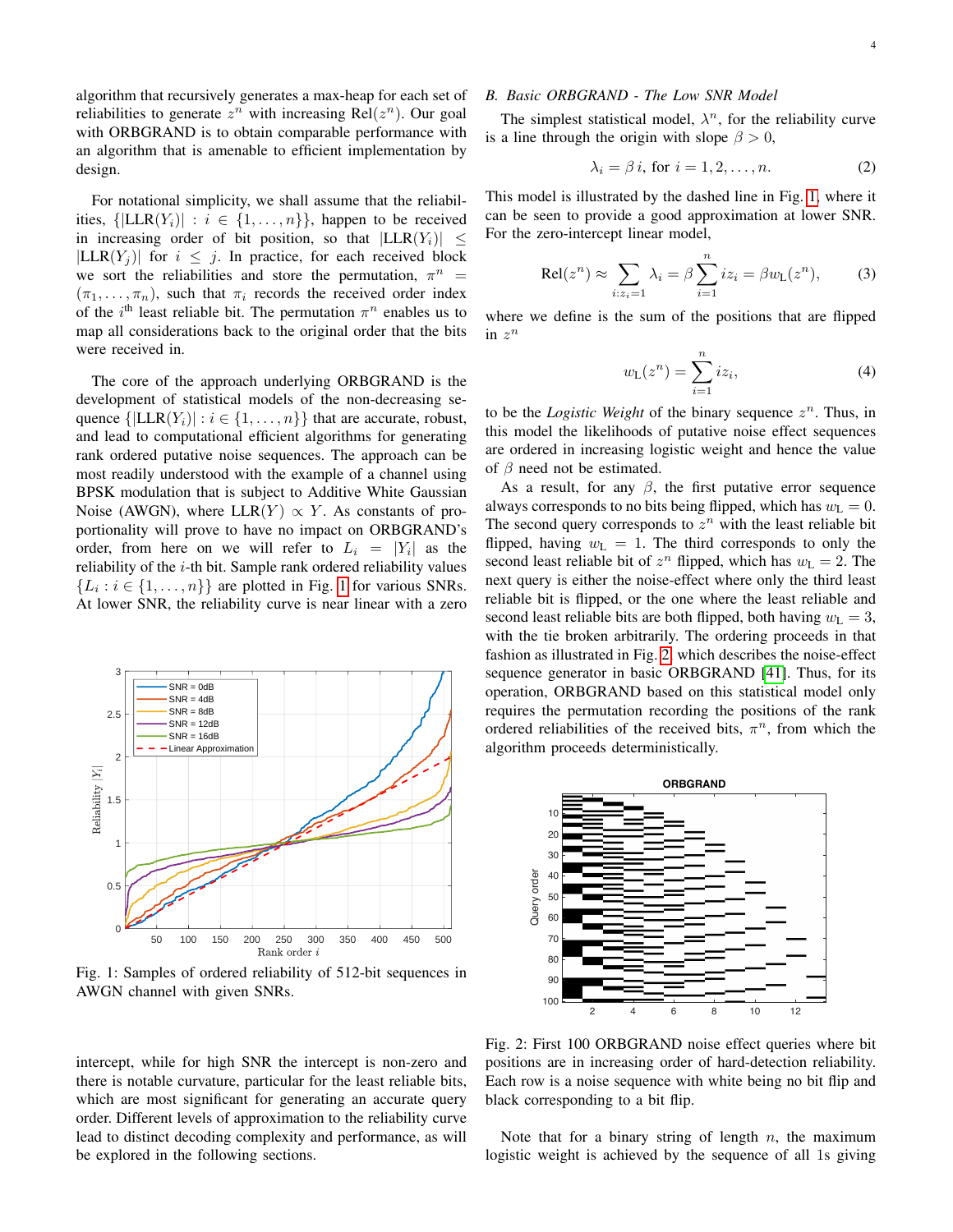$w_L(1,\ldots,1) = n(n+1)/2$ , and so what remains to do for basic ORBGRAND is to develop an efficient algorithm that sequentially generates putative noise sequences in terms of increasing logistic weight. To do so, we must be able to identify all allowable noise-effect sequences for each given logistic weight  $W \in \{0, \ldots, n(n+1)/2\},\$ 

$$
S_W = \{ z^n \in \{0, 1\}^n : w_L(z^n) = W \}.
$$
 (5)

That objective can be fractionated by conditioning on the Hamming weight,  $w$ , of the sequences, giving

$$
S_W =
$$
\n
$$
\bigcup_{w=1}^{\lfloor (\sqrt{1+8W}-1)/2 \rfloor} \{ z^n \in \{0,1\}^n : w_H(z^n) = w, w_L(z^n) = W \},
$$
\n
$$
(6)
$$

where the upper-bound on the union stems from the fact that if the Hamming weight of  $z^n$  is w, the smallest logistic weight that  $z^n$  can have is from the sequence with flipped bits in the first w positions of  $z^n$ , giving a logistic weight of  $w_L(z^n) =$  $w(w+1)/2 \leq W$ .

Consider a single set in the union in Eq. [\(6\)](#page-4-0) for Hamming weight  $w$ . Determining

$$
\{z^n \in \{0,1\}^n : w_{\tt H}(z^n) = w, w_{\tt L}(z^n) = W\}
$$

is equivalent to finding all integer-valued vectors of length  $w$ satisfying

$$
\left\{ v^w \in \mathbb{N}^w : 1 \le v_1 < \ldots < v_w \le n, \sum_{i=1}^w v_i = W \right\}, \quad (7)
$$

where  $v^w$  contains the indices of the flipped bits in  $z^n$ , which amounts to finding all integer partitions of  $W$  of size  $w$  with non-repeating positive parts subject to a maximum value of  $n$ . By setting

$$
v_i = i + u_i, \text{ for } i = 1, 2, ..., w,
$$
 (8)

it is possible to reformulate the set in Eq. [\(7\)](#page-4-1) in one final way in terms of the  $u_i$ , as the integer partitions of  $W' =$  $W - w(w + 1)/2$  into w not-necessarily distinct, non-negative parts no larger than  $n' = n - w$  [\[63\]](#page-11-26). That is, determining all the elements in the set Eq. [\(7\)](#page-4-1), is equivalent to finding all integer vectors  $u^w$  such that

$$
\left\{ u^w \in \mathbb{N}^w : 0 \le u_1 \le u_2 \le \ldots \le u_w \le n', \sum_{i=1}^w u_i = W' \right\}.
$$
\n(9)

Here we introduce an efficient algorithm for determining all sequences that are in the partition, which is suitable for implementation in hardware. It will form an essential component of the full ORBGRAND, which uses a more sophisticated model than described in Eq. [\(2\)](#page-3-2).

#### <span id="page-4-4"></span>*C. Integer Partition Pattern Generator*

Integer partitions can be represented by diagrams [\[64\]](#page-11-27) as illustrated in Fig. [3,](#page-4-2) where each column represents an integer part with its value,  $u_i$ , equaling to the number of cells in the column and the total number of cells in the diagram equaling the integer to be partitioned  $\sum_i u_i$ . Here we use a mirror

<span id="page-4-2"></span>

<span id="page-4-0"></span>Fig. 3: Procedure for partitioning  $W' = 8$  into  $w = 4$  nonnegative, non-decreasing parts, each no larger than  $n' = 4$ . The upward arrow indicates the corresponding part is to be increased by 1 in the next step. (c) and (e) mark the values of  $d(i)$  and  $D(i)$  for  $1 \leq i \leq 4$ .

image of a Ferrers Diagram, where the parts are listed in the increasing order to assist in the description of the algorithm.

A function  $d : \{1, \ldots, w\} \mapsto \{0, \ldots, W'\}$  records the "drop" between adjacent  $i, i + 1$  parts

$$
d(i) = \begin{cases} 0 & \text{if } i = w \\ u_{i+1} - u_i & \text{if } i \in \{1, ..., w - 1\} \end{cases}
$$

<span id="page-4-1"></span>from which the accumulated drop function is defined by  $D(i) = \sum_{j=i}^{w} d(j)$ , where  $D(1)$  records the total drop in the integer partition  $u^w$ . Examples of  $d(i)$  and  $D(i)$  are shown in Fig. [3](#page-4-2) (c) and (e). Fig. [3](#page-4-2) (a) represents an extreme case in which the minimum number of non-zero integer parts is achieved by pushing cells to the right with part values maximized. Another extreme case is that cells are spread to maximum number of parts achieving the minimum number of rows, or equivalently, satisfying  $D(1) \leq 1$ , as illustrated in Fig. [3](#page-4-2) (h). All partitions for the setting of  $W' = 8$ ,  $w = 4$  and  $n' = 4$  are obtained in the migration procedure from (a) to (h), which can be accomplished with the Landslide algorithm presented in Algorithm [2.](#page-5-0)

<span id="page-4-3"></span>The algorithm heavily relies on the Build-mountain routine, in which a partial partition is performed to push unallocated cells to the right-most parts, akin to building the steepest, highest mountain allowable on the right side of the diagram. For example, in Fig. [3](#page-4-2) (e),  $u_1 = 1$  is determined from step (d), the remaining 7 cells are to be assigned to  $u_2$ ,  $u_3$  and  $u_4$ . The assignment can be accomplished by first making  $u_2$ ,  $u_3$  and  $u_4$ identical to  $u_1 = 1$ , and then assigning the remaining 4 cells to the right-most parts, with  $u_4$  maximized and  $u_3$  increased by 1.

In general, when the values of  $\{u_1, u_2, \ldots, u_k\}$  have been specified, the allocation of the remaining cells to  ${u_{k+1}, u_{k+2}, \ldots, u_w}$ , or the Build-mountain routine, is carried out as follows:

1)  $u_i \leftarrow u_k$ , for  $k+1 \leq i \leq w$ 

$$
2) W'' \leftarrow W' - \sum_{i=1}^{w} u_i
$$

- 3) Obtain q and r such that  $W'' = q(n'-u_k) + r$
- 4) if  $q \neq 0$ ,  $u_i \leftarrow n'$ , for  $w q + 1 \leq i \leq w$
- 5)  $u_{w-q} \leftarrow u_{w-q} + r$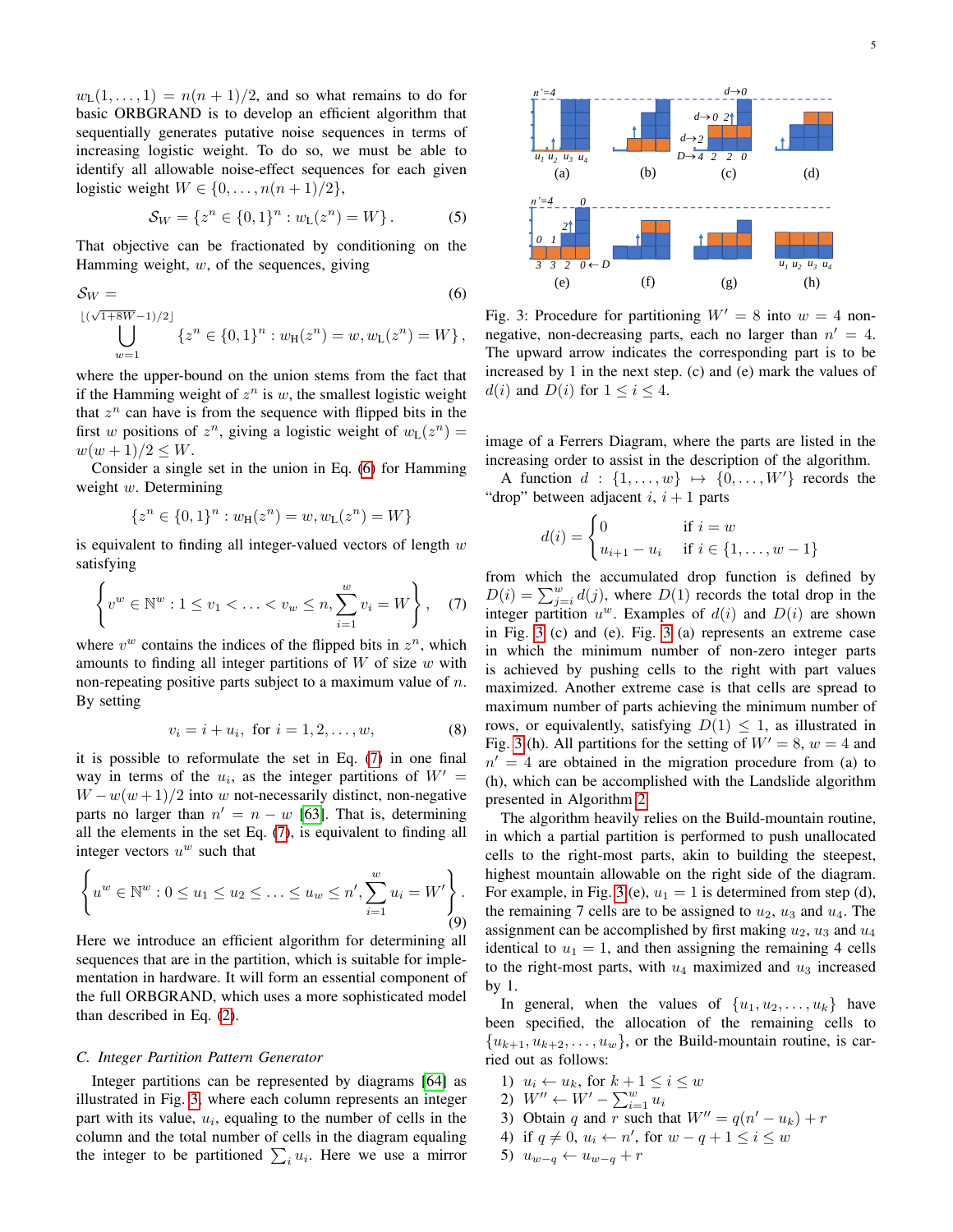The initial partition in Fig. [3](#page-4-2) (a) is obtained with the same method by simply assuming a dummy part  $u_0 = 0$ . With the Build-mountain routine explained, the Landslide algorithm is described as in Algorithm [2.](#page-5-0)

#### <span id="page-5-0"></span>Algorithm 2 The Landslide Algorithm

Input:  $W'$ ,  $w$ ,  $n'$ **Output:**  $\{u^{w,j}, j = 1, 2, ...\}$ 1: Build-mountain for initial partition 2:  $i \leftarrow 1$ 3:  $u^{w,j} \leftarrow u^w$ 4: Update  $D(i)$  for  $1 \leq i \leq w$ 5: while  $D(1) \geq 2$  do 6: Locate the largest k such that  $D(k) \ge 2$ 7:  $u_k \leftarrow u_k + 1$ 8: Build-mountain from  $u_k$ 9: Update  $D(i)$  for  $1 \leq i \leq w$ 10:  $j \leftarrow j + 1$  $11:$  $^{w,j} \leftarrow u^w$ 12: end while 13: Return  $\{u^{w,1}, u^{w,2}, u^{w,3}, \ldots\}$ 

Using the same example from Fig. [3,](#page-4-2) the procedure of the Landslide algorithm is illustrated in Algorithm [2,](#page-5-0) along with the mapping from partition  $u^{w,i}$  to  $v^{w,i}$  according to Eq. [\(8\)](#page-4-3). The diagram indicates the potential for efficient implementation of the Landslide algorithm. While one routine generates partitions for one Hamming weight  $w$  at a time, multiple parallel routines can generate partitions for different Hamming weights, providing sufficient noise-effect sequences for highly-parallelized code-book checking.



Fig. 4: The Landslide algorithm is applied to achieve partitioning  $W = 18$  into  $w = 4$  distinguished parts with maximum value of  $n = 8$ ; The partition problem is first converted to partitioning  $W' = 8$  into  $w = 4$  repeatable parts with maximum value of  $n' = 4$ ; Mapping from the latter partition to the former one is simply achieved by adding 1, 2, 3, 4 individually

## <span id="page-5-4"></span>*D. The full ORBGRAND Algorithm*

The zero-intercept, linear statistical model for rank-ordered bit reliabilities that underpins basic ORBGRAND in Eq. [\(2\)](#page-3-2) requires no input beyond a rank ordering of received harddetection bits by increasing reliability and provides a good approximation to the reliability curve in low SNR conditions. It is, however, evidently a poor description at higher SNR in Fig. [1.](#page-3-0) That mismatch results in basic ORBGRAND's query order diverging from true likelihood order at higher SNR, with corresponding performance loss. By expanding the statistical model used to describe the reliability data to a piece-wise linear one for full ORBGRAND, we retain the algorithmic efficiencies of generating integer partition sequences while improving block error rate performance at higher SNR.

As illustrated in Fig. [5,](#page-5-1) with  $I_0 = 0$  and  $I_m = n$ , the msegment statistical model curve is represented as

<span id="page-5-2"></span>
$$
\lambda_j = J_{i-1} + \beta_i (j - I_{i-1}), \text{ for } I_{i-1} < j \le I_i,\tag{10}
$$

where  $1 \leq i \leq m$  is the segment index. The anchor indices  $\{I_i : i \in \{0, 1, \dots, m\}\}\$  define the domain of each segment, while  $J_{i-1} \in \mathbb{Z}$  and  $\beta_i \in \mathbb{N}$ , respectively, determine the initial value and slope of the *i*-th segment. That  $J_{i-1}$  and  $\beta_i$ are restricted to being integers is crucial to enabling efficient algorithmic implementation producing rank ordered putative noise sequences, and results will demonstrate that no loss in performance results from this constraint. The model used for basic ORBGRAND, Eq. [\(2\)](#page-3-2), is a special case of Eq. [\(10\)](#page-5-2) with  $m = 1, I_1 = n$  and  $J_0 = 0$ .

<span id="page-5-1"></span>

Fig. 5: Full piece-wise linear statistical model to the ordered reliability curve used in ORBGRAND, with the start and end indices indicated for the  $i$ -th segment.

The approximate reliability sum of  $z^n$ , namely the reliability weight, based on the full model is then

$$
\text{Rel}(z^n) \approx \sum_{i:z_i=1} \lambda_i = \sum_{i=1}^n \lambda_i z_i = \sum_{i=1}^m \sum_{j=I_{i-1}+1}^{I_i} \lambda_j z_j
$$
  
= 
$$
\sum_{i=1}^m J_{i-1} w_{\text{H}}(z_{I_{i-1}+1}, \dots z_{I_i})
$$
  
+ 
$$
\sum_{i=1}^m \beta_i w_{\text{L}}(z_{I_{i-1}+1}, \dots z_{I_i}) \in \mathbb{Z}_+,
$$

and the likelihood of noise effect sequences decreases with increasing reliability weight. With this new approximation, the set of noise-effect sequences for a weight of W becomes

<span id="page-5-3"></span>
$$
\mathcal{S}_W = \left\{ z^n \in \{0, 1\}^n : \sum_{i=1}^m \sum_{j=I_{i-1}+1}^{I_i} \lambda_j z_j = W \right\}
$$
  
= 
$$
\bigcup_{W^m: \sum_{i=1}^m W_i = W} (\Psi^1_{W_1} \times \Psi^2_{W_2} \times \cdots \Psi^m_{W_m}), \quad (11)
$$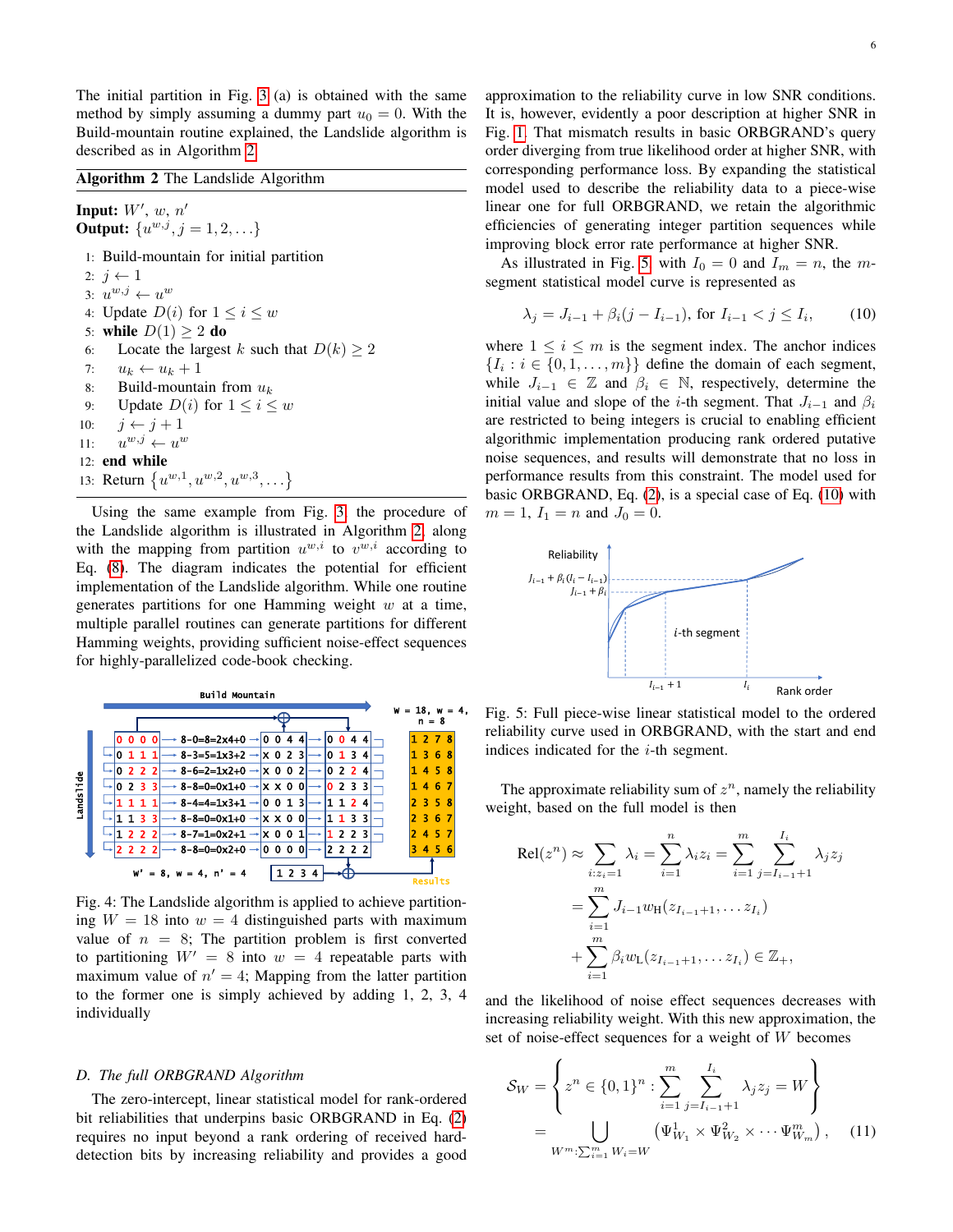where

$$
\Psi^i_{W_i} = \left\{ (z_{I_{i-1}+1}, \dots, z_{I_i}) : \sum_{j=I_{i-1}+1}^{I_i} \lambda_j z_j = W_i \right\}
$$

for  $i \in \{1, \ldots, m\}$  and  $\times$  represents Cartesian product. Thus, to generate all elements of  $\mathcal{S}_W$  in Eq. [\(11\)](#page-5-3), we identify the set of all possible splitting patterns of  $W$ , denoted by

$$
\Xi_W = \left\{ W^m \in \mathbb{Z}_+^m : \sum_{i=1}^m W_i = W \right\},\tag{12}
$$

using Algorithm [3,](#page-6-0) explained later.

For a given  $W^m = (W_1, \ldots, W_m) \in \Xi_W$ , consider the generation of the partial sequence set  $\Psi^i_{W_i}$  defined in Eq. [\(11\)](#page-5-3). Recalling Eq. [\(10\)](#page-5-2), each partial sequence must satisfy

$$
W_i = \sum_{j=I_{i-1}+1}^{I_i} (J_{i-1} + (j - I_{i-1})\beta_i) z_j
$$
  
=  $J_{i-1}w_{\text{H}}(z_{I_{i-1}+1}, \dots z_{I_i}) + \beta_i w_{\text{L}}(z_{I_{i-1}+1}, \dots z_{I_i}),$  (13)

which, defining  $w_i = w_H(z_{I_{i-1}+1}, \ldots z_{I_i})$  and with  $v_k = j_k I_{i-1}$  being the relative indices of the flipped bits, is equivalent to

$$
w_{\mathsf{L}}(z_{I_{i-1}+1},\ldots z_{I_i}) = \sum_{k=1}^{w_i} v_k = \frac{W_i - w_i J_{i-1}}{\beta_i}.
$$
 (14)

Eq. [\(14\)](#page-6-1) indicates that, with the partial reliability weight  $W_i$ and Hamming weight  $w_i$  specified for the *i*-th segment, the partial noise-effect sequence generation reduces to the integer partition problem that is efficiently solved by the Landslide algorithm in section [III-C.](#page-4-4)

Splitting a reliability weight value of  $W$  into  $m$  parts, as defined in Eq. [\(12\)](#page-6-2), is a distinct integer partition problem, which we call the integer splitting problem for differentiation. The difference here lies in that the same group of parts with different orders are distinct splitting patterns. A common approach to finding all splitting patterns in  $\Xi_W$  is given in Algorithm [3,](#page-6-0) which starts with sweeping  $W_1$  from 0 to W. For a given value of  $W_1$ ,  $W_2$  is swept from 0 to  $W - W_1$ . For each fixed  $W_1$  and  $W_2$ ,  $W_3$  is swept and the nested loop reaches  $W_{m-1}$ . Then  $W_m$  is computed as  $W - \sum_{j=1}^{m-1} W_j$ , ensuring the sum of all parts is W. The size of the set  $\Xi_W$ obtained from the algorithm is  $\xi_W = \binom{W+m}{m-1}$ .

<span id="page-6-0"></span>Algorithm 3 The Integer Splitting Algorithm

**Input:**  $W$ , m **Output:**  $\{W^{m,k}: k = 1, 2, ..., \xi_W\}$ 1:  $k \leftarrow 0$ 2: for  $W_1 = 0$  To W do 3: **for**  $W_2 = 0$  To  $W - W_1$  do 4: ......(nested loops over  $W_i$ ,  $i = 3, 4, ..., m - 2$ ) 5: **for**  $W_{m-1} = 0$  To  $W - \sum_{l=1}^{m-2} W_l$  do 6:  $W_m \leftarrow W - \sum_{l=1}^{m-1} W_l$ 7:  $k \leftarrow k + 1$ 8:  $W^{m,k} \leftarrow \{W_1, W_2, \ldots, W_m\}$ 9: end for 10: ......(nested loops over  $W_i$ ,  $i = 3, 4, ..., m - 2$ ) 11: end for

12: end for

13: **return**  $\{W^{m,k}: k = 1, 2, \ldots, \xi_W\}$ 

Eq. [\(14\)](#page-6-1) indicates that the actual number of valid splitting patterns is, however, much smaller than  $\xi_W$ , owning to the requirement that each element  $W_i$  of a valid  $W^m$  must satisfy all of:

<span id="page-6-3"></span><span id="page-6-2"></span>
$$
\begin{cases}\nW_i = 0 \text{ or } W_i - w_i J_{i-1} \ge \frac{(1+w_i)w_i}{2} \\
W_i - w_i J_{i-1} \le (I_i - I_{i-1} + 1)w_i - \frac{(1+w_i)w_i}{2} \\
W_i - w_i J_{i-1} \text{ is divisible by } \beta_i.\n\end{cases}
$$
\n(15)

Therefore, any non-zero element  $W_i$  in  $W^m$  must be associated with a non-empty set of partial Hamming weights  $\{w_i\}$ , such that Eq. [\(15\)](#page-6-3) is satisfied. Otherwise  $W<sup>m</sup>$  is invalid and should be discarded. The associated set for  $W_i$  can be obtained with Algorithm [4.](#page-6-4)

<span id="page-6-4"></span>Algorithm 4 The collection algorithm for valid partial Hamming weights

<span id="page-6-1"></span>Input:  $W_i$ ,  $J_{i-1}$ **Output:**  $\{w_{i,k} : k = 1, 2, ...\}$  or FAIL 1:  $k \leftarrow 0$ 1:  $\kappa \leftarrow 0$ <br>2: **for**  $w = 1$  To  $\lfloor \frac{\sqrt{1+8W_i}-1}{2} \rfloor$  **do** 3: if  $W_i$ , w and  $J_{i-1}$  satisfy Eq. [\(15\)](#page-6-3) then 4:  $k \leftarrow k + 1$ 5:  $w_{i,k} \leftarrow w$ 6: end if 7: end for 8: if  $k$  is 0 then 9: return FAIL 10: else 11: **return**  $\{w_{i,k} : k = 1, 2, ...\}$ 12: end if

The FAIL return from Algorithm 3 invalidates  $W_i$  as well as the whole split pattern  $W^m$ . In Algorithm 2, each new value of  $W_i$  is checked against Algorithm 3. A return of FAIL discard the current value of  $W_i$  and force the loop to jump to the next iteration with a new value of  $W_i$ . Only when  $W_i$  is validated, can the follow-up nested loop over  $W_{i+1}$  continue. Each returned partial Hamming weights set  $\{w_{i,k}, k = 1, 2, \ldots\}$ should also be saved for the later generation of partial noiseeffect sequences.

In addition to the validation from Algorithm [4,](#page-6-4) more measures are available for further reduction of the set size of  $\Xi_W$ . For example, after the initial value of 0,  $W_i$  can jump to  $J_{i-1} + \beta_i$  omitting all values in between. Generally, due to the small segment number  $m$  in practice, the generation of splitting patterns  $W<sup>m</sup>$  has limited impact on the overall efficiency of the ORBGRAND algorithm, which is instead dominated by the efficient Landslide algorithm.

A significant complexity reduction is, however, available if  $J_{i-1}$  is divisible by  $\beta_i$ . In this case,  $W_i$  must also be divisible by  $\beta_i$  in order to have Eq. [\(15\)](#page-6-3) satisfied. This can be achieved by sweeping  $W_i$  in steps of size  $\beta_i$ . Then the validation of a partial Hamming weight  $w_i$  is straightforward, forsaking the need of Algorithm [4.](#page-6-4) The extra restriction on  $J_{i-1}$  logically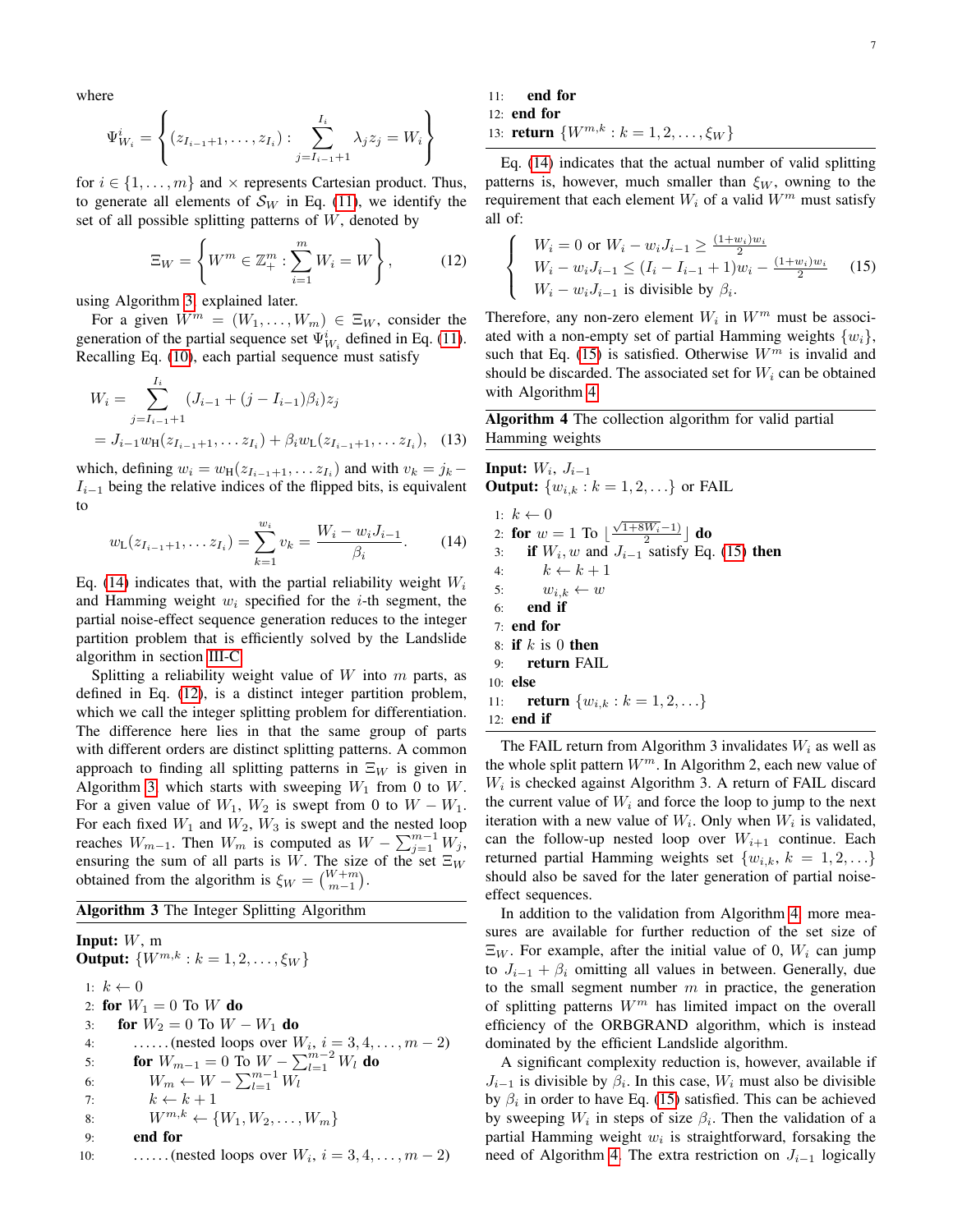leads to a potential performance loss. As demonstrated by later simulations, the minor performance loss justifies the complexity reduction measure.

Given parameters of the statistical model in Eq. [\(10\)](#page-5-2), all the components necessary to create the full ORBGRAND algorithm have been described. The likelihood order of generated noise-effect sequences is governed by the increasing value of reliability weight. For each specified weight value W, Algorithm 2 (or its optimized version) is used to generate  $\Xi_W$ , the set of valid splitting patterns. Each splitting pattern  $W^m \in \Xi_W$  has its element (or partial reliability weight)  $W_i$  assigned to the *i*-th segments. In each segment, Eq. [\(14\)](#page-6-1) indicates that the Landslide algorithm can efficiently generate  $\Psi_{W_i}$ , the set of all possible partial noise-effect patterns, as defined in Eq. [\(11\)](#page-5-3). Cartesian product over partial sequence sets, as shown in Eq. [\(11\)](#page-5-3), is performed to create the set of noise-effect sequences for the current splitting pattern  $W^m$ . Finally, the union operation in Eq. [\(11\)](#page-5-3) forms  $S_W$ , the full set of noise-effect sequences for the reliability weight of W. Parallel implementation can be achieved at several levels, such as jointly generating partial sequences for multiple segments, or concurrently generating noise-effect sequences for multiple splitting patterns. What remains now is determining the parameters in the piece-wise linear model.

## *E. Piece-wise linear fitting and quantization*

Key to ORBGRAND's practical complexity is that it operates on  $\lambda^n = (\lambda_1, \dots, \lambda_n)$ , an approximation to the original rank ordered reliability curve for a given received code block  $(L_1, \ldots, L_n)$ . The approximation level determines the trade-off between algorithmic complexity and the decoding performance. The simplest statistical model is a line through the origin, which only requires rank ordering of the received bits by their reliability, but results in degraded performance at higher SNR scenarios. The model underlying the full ORBGRAND necessitates two stages: piece-wise linear fitting and quantization. While there are numerous approaches for either higher accuracy or lower complexity, here we introduce a method with moderate algorithmic complexity that serves as a reference design and demonstrates the robustness of ORBGRAND.

Given an independent and identically distributed set of random variables,  $\{A_i : i \in \{1, ..., n\}\}$ , drawn from a cumulative distribution  $F_A$ , results from the theory of Order Statistics [\[65\]](#page-11-28) tell us that rank ordering from least to greatest, so that  $A_{(i)}$  is the *i*-th smallest value, leads to  $A_{(i)} \approx F_A^{-1}(i/n)$ for  $1 \leq i \leq n$  and large n.  $F_A^{-1}(\cdot)$  is a monotonically increasing function and serves as the functional mean of rank ordered ensembles of observations  $\{A_i : i \in \{1, ..., n\}\}\.$  For rank ordered reliabilities of blocks of bits received from the channel,  $(L_1, \ldots, L_n)$ , this serves as guidance for a fitting procedure for the statistical model.

We can, therefore, use the edge point at index  $I_{a,0} = 1$  and the center point at index  $I_{a,1} = n/2$  on  $L^n$  as the initial set of anchor points from which other anchor points for segmentation can be found, as illustrated in Fig. [6.](#page-7-0) A straight line is drawn linking the anchor points at  $I_{a,0}$  and  $I_{a,1}$ . The maximum vertical gap between the straight line and the reliability curve determines the location of the new anchor point with its index marked as  $I_{a,2}$ . New anchor points can be found between adjacent anchor points in the same way. A rule of thumb is that more points should be located in the high-curvature area near the edge. The indices of anchor points define the segmentation of the reliability curve, and the linear lines linking adjacent anchor points form a piece-wise linear fitting to the reliability curve.

<span id="page-7-0"></span>

Fig. 6: Identification of anchor points for segmentation of the reliability curve.

If the curve  $L^n$  is close to a straight line between two anchor points an additional segment is unnecessary, or, a casually added segment has little impact to the performance except for some overhead in the splitting of logistic weight. The same fitting technique can be applied to the high reliability area near the right edge, however, as shown in Fig. [6,](#page-7-0) we choose to extend the central line to cover the area. In low SNR cases, the extended straight line by itself is a good approximation, and in high SNR cases, high reliability bits have little influence on the generation order of noise-effect sequences. The assertion has been verified with simulations.

From Eq. [\(10\)](#page-5-2), the piece-wise linear approximating curve is defined with three sets of non-negative integer parameters:  $I_i \in \mathbb{Z}_+, 0 \leq i \leq m$ , the indices for segmentation;  $J_i \in$  $\mathbb{Z}, 0 \leq i \leq m-1$ , the offset of each linear segment; and  $\beta_i \in$  $N, 1 \leq i \leq m$ , the slope of each segment. When  $m+1$  anchor points on  $L^n$  have been obtained, their indices are used as the segmentation indices and is denoted as  $I_i$ ,  $i = 0, 1, 2, \ldots, m$ , where  $I_0 = 0$  and  $I_m = n$ . We further use the smallest slope of fitted linear lines to quantize parameters, which is computed as

$$
Q = \min\left\{\frac{L_{I_1} - L_1}{I_1 - 1}, \min_{i \in \{2, \dots, m\}} \left\{\frac{L_{I_i} - L_{I_{i-1}}}{I_i - I_{i-1}}\right\}\right\} \tag{16}
$$

where the slope of the first segment is specially treated due to the lack of  $L_0$ . The quantized parameters of linear lines are then computed as,

<span id="page-7-1"></span>
$$
\begin{cases}\n\beta_1 = \left[\frac{L_{I_1} - L_1}{(I_1 - 1)Q}\right], \text{ for } i = 1; \beta_i = \left[\frac{L_{I_i} - L_{I_{i-1}}}{(I_i - I_{i-1})Q}\right], \text{ for } 2 \le i \le m \\
J_0 = \left[\frac{L_1}{Q}\right] - \beta_1, \text{ for } i = 0; J_i = \left[\frac{L_{I_i}}{Q}\right], \text{ for } 1 \le i \le m - 1,\n\end{cases}
$$
\n(17)

where  $\begin{bmatrix} \end{bmatrix}$  is the rounding operation. Again,  $\beta_1$  and  $J_0$  are specially treated for the first segment. A complexity reduc-tion technique in section [III-D](#page-5-4) requires  $J_{i-1}$  to be integer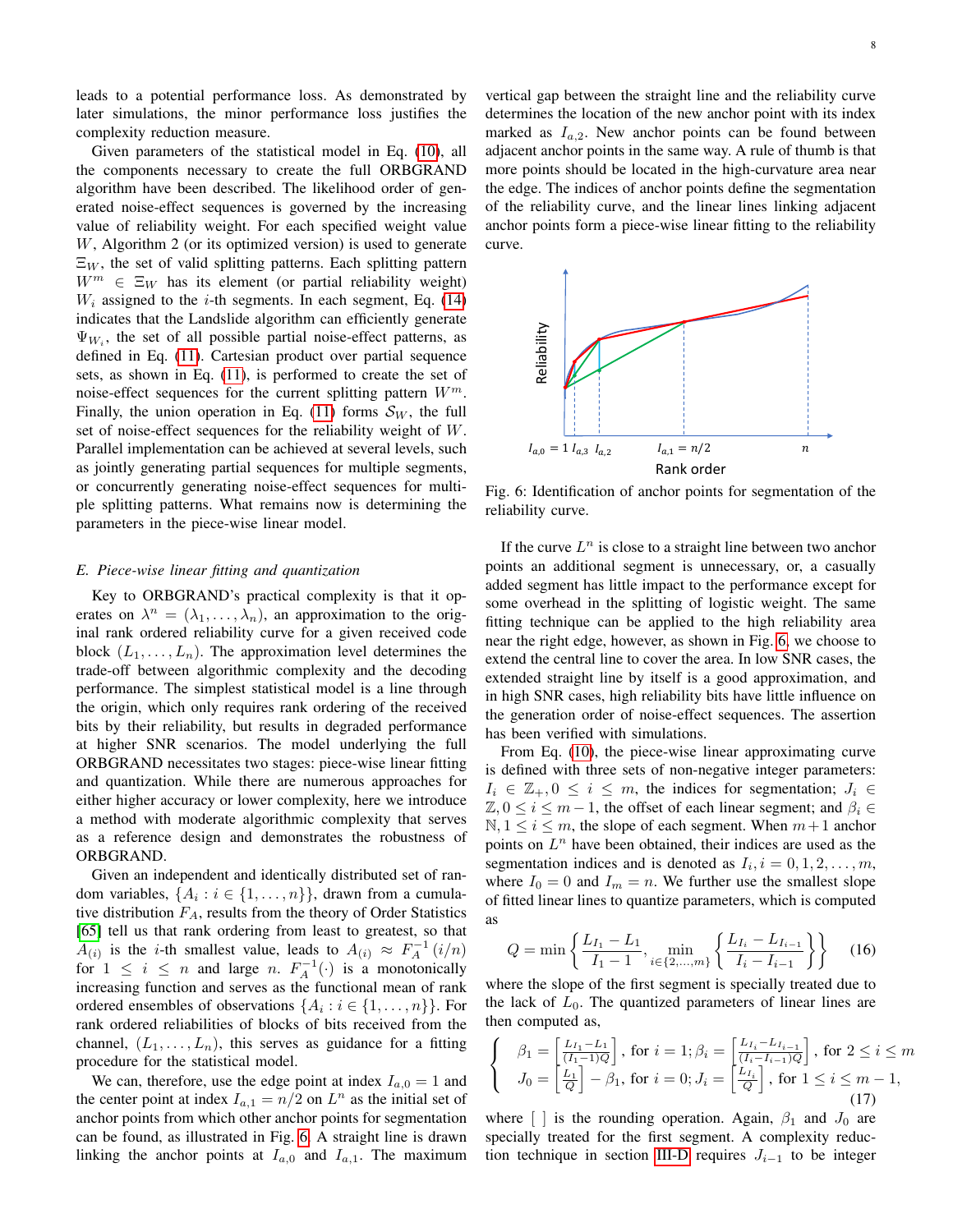multiples of  $\beta_i$ , which can be easily achieved with operation  $[J_{i-1}/\beta_i]$   $\beta_i$ . The segmentation method in Fig. [6](#page-7-0) and line parameters obtained from Eq. [\(17\)](#page-7-1) complete the piece-wise linear fitting and quantization.

## IV. PERFORMANCE EVALUATION

<span id="page-8-0"></span>As stated in the motivation, ORBGRAND is particularly well suited to low to moderate redundancy. Such redundancy regimes can be achieved by having short length codes, or longer codes with sufficiently high rate to make the number of redundancy bits low to moderate. Commonly used codes have structures that limits their operating range, but Random Linear Codes (RLCs) have no such limitation and can be constructed for any length and rate. As an illustration, Fig. [7](#page-8-1) shows as heat map of block error rates (BLERs) for different code lengths and rates for RLCs decoded using basic ORBGRAND.

<span id="page-8-1"></span>

Fig. 7: Decoding performance of ORBGRAND applied to RLCs of different length *n* with up to  $n - k = 20$  redundant bits over AWGN channels using BPSK at an SNR of 9.8 leading to a hard detection bit flip probability of  $p = 10^{-3}$ .

With the range of suitable rates and lengths for ORB-GRAND in mind, we can now explore the performance. A key feature of all GRAND algorithms is that they provide excellent decoding performance for all moderate redundancy codes, regardless of length or structure, and so can be used to identify the best code structures. Our first comparison is naturally CA-Polar codes, which are are the state of the art codes which are both moderate length and high rate and which are designed for decoding with soft information, with dedicated CA-SCL decoders. We consider CA-Polar[256, 234], which has 22 parity bits and uses the 11-bit CRC specified for 5G NR up-link control channels. The CA-SCL decoder the list size is set to 16, and apply the CA-SCL decoder from the AFF3CT toolbox [\[66\]](#page-11-29) as our performance reference. Non-standard codes include BCH codes, which can be well designed for low to moderate redundancy but are not designed for decoding with soft information, and CRCs, which are designed for error detection rather than correction but that are being considered for error correction using GRAND [\[46\]](#page-11-16), [\[67\]](#page-11-30). CRCs present desirable low complexity in encoding and code-book checking. Finally, we also consider RLCs, whose

use with GRAND is also being explored [\[31\]](#page-11-3), [\[34\]](#page-11-6), [\[41\]](#page-11-12), [\[45\]](#page-11-15), [\[46\]](#page-11-16).

Our comparison is in Fig. [8,](#page-8-2) where the 3-line version of ORBGRAND is used to decode. All ORBGRAND algorithms in our figures below have been set to abandon searching and record a block error if no code-book element is identified within  $5 \times 10^6$  code-book queries.

<span id="page-8-2"></span>

Fig. 8: Decoding performance of ORBGRAND applied to CA-Polar[256, 234], CRC[256, 234], RLC[256, 234] and BCH[255,231] codes.

One of the main innovations of this paper over the original conference paper that introduced ORBGRAND [\[41\]](#page-11-12) is the multi-line approach. We next explore the effect of the number of lines, and of the selection of the intervals for those lines. To do so, we envisage three CA-Polar code configurations, CA-Polar[256, 234], CA-Polar[512, 490] and CA-Polar[1024, 1002], which all have 22 parity bits and the 11-bit CRC specified for 5G NR up-link control channels.

Fig. [9](#page-9-1) presents the simulation results of CA-Polar[256, 234]. For lower SNR, all ORBGRAND variants exhibit substantially better performance than CA-SCL because of the incomplete utilization of CRC bits for error correction in the CA-SCL algorithm [\[46\]](#page-11-16). For a BLER of  $10^{-4}$  or below, CA-SCL outperforms the basic variant of ORBGRAND as its model does not produce putative noise sequences in near-ML order at higher SNR. ORBGRAND with 1-line fitting provides an observable, but limited, improvement over the basic version because their only difference is that the 1-line version starts from the quantized value of  $L_1$  instead of the origin in the basic version. With the 2-line version, the curvature in the low reliability region is captured by the two fitted lines, essentially resulting in the elimination of performance loss, and leaving only a small room of improvement for the 3-line version, which in turn overlaps with the 4-line version.

Similar observations can be seen in the simulation results for CA-Polar[512, 490] and CA-Polar[1024, 1002] codes in Fig. [11,](#page-9-2) [12](#page-9-3) and Fig. [13,](#page-10-16) [14](#page-10-17) respectively, except that with longer block lengths, the 3-line and 4-line versions have more significant decoding improvement. Also, with the same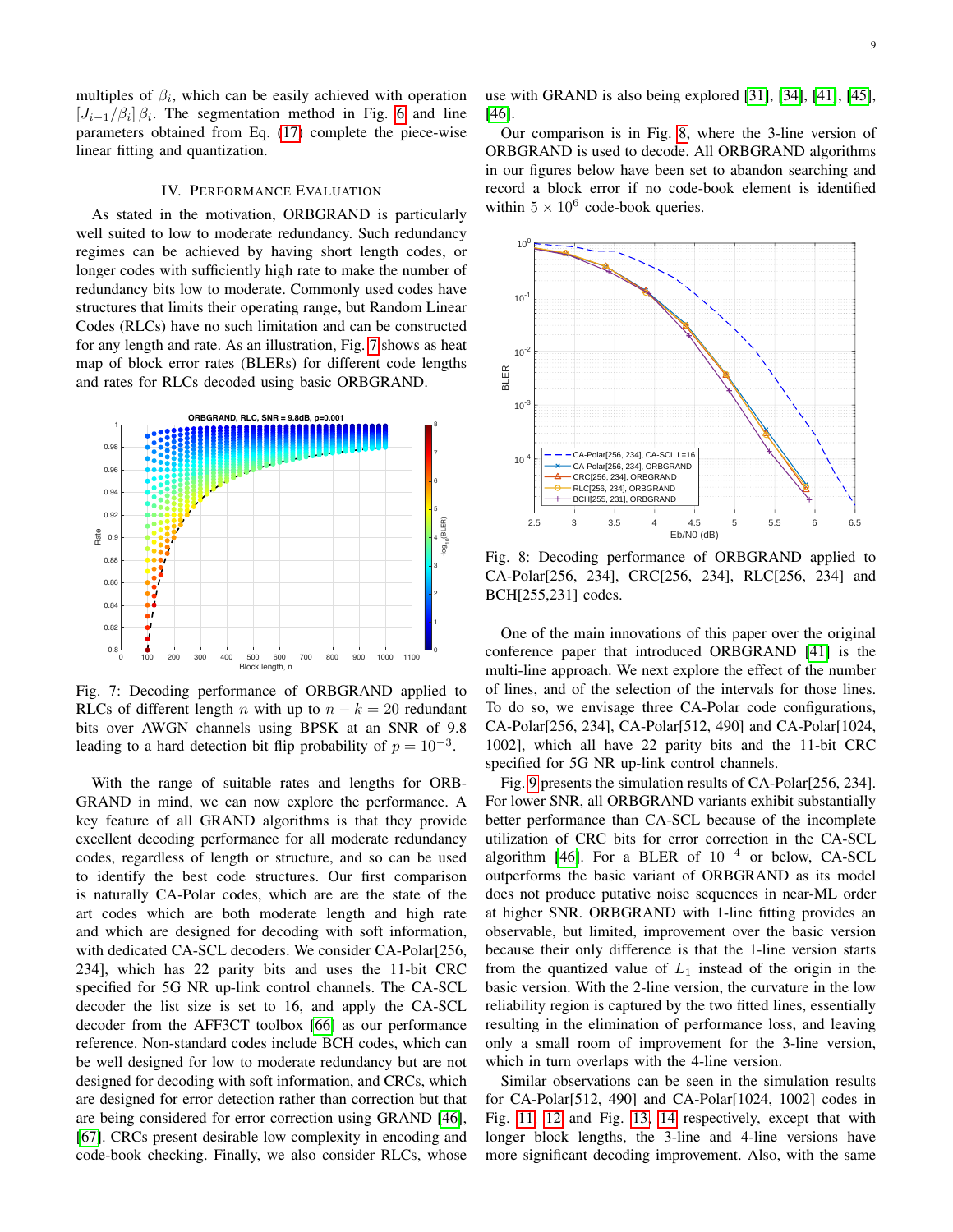<span id="page-9-1"></span>

Fig. 9: Performance evaluation of CA-Polar[256, 234] as decoded with CA-SCL, a list size of 16, or ORBGRAND variants with normal ORBGRAND quantization.

<span id="page-9-4"></span>

Fig. 10: Performance evaluation of CA-Polar[256, 234] as decoded with CA-SCL, list size of 16, or ORBGRAND variants with  $J_{i-1}$  divisible by  $\beta_i$ .

number of parity bits, the loss of performance of the basic version occurs at a higher BLER, as shown in Fig. [13,](#page-10-16) where CA-SCL surpasses the basic version before BLER of  $10^{-3}$ .

Up to now the simulations have demonstrated the effectiveness of the multi-line ORBGRAND in maintaining its performance advantage over the state-of-art CA-SCL decoders. In the next step we evaluate the influence of complexity control methods, which can bring significant advantages for ORBGRAND in practical implementations, on performance.

An example complexity control measure is to have  $J_{i-1}$  in Eq. [\(14\)](#page-6-1) be an integer multiple of  $\beta_i$ . As discussed in Section [III-D,](#page-5-4) the advantage is that Algorithm [4](#page-6-4) is no longer needed, improving the efficiency of Algorithm [3.](#page-6-0) As shown in Fig. [10,](#page-9-4) Fig. [12](#page-9-3) and Fig. [14,](#page-10-17) with the factor of  $J_{i-1}/\beta_i$  joined in, there is trivial change of performance between decoders with corresponding segmentation, demonstrating the robustness of

<span id="page-9-2"></span>

Fig. 11: Performance evaluation of CA-Polar[512, 490] decoded with CA-SCL, list size of 16, or ORBGRAND variants with normal ORBGRAND quantization.

<span id="page-9-3"></span>

Fig. 12: Performance evaluation of CA-Polar[512, 490] decoded with CA-SCL, list size of 16, or ORBGRAND variants with  $J_{i-1}$  divisible by  $\beta_i$ .

ORBGRAND.

# V. DISCUSSION

<span id="page-9-0"></span>With an abundance of new applications requiring low latency and high reliability for their operation, finding and decoding short, high-rate codes is attracting substantial attention. Old and new candidate codes along with their standard decoders have been explored and recognized to have imperfections in either the decoder or the code itself. We have introduced ORBGRAND, a practical soft detection variant of guessing random additive noise decoding, with which it is possible to decode any moderate redundancy code with near optimal performance.

ORBGRAND offers a range of design complexities with its basic version being the simplest and requiring the least soft information. The core algorithm of the basic ORBGRAND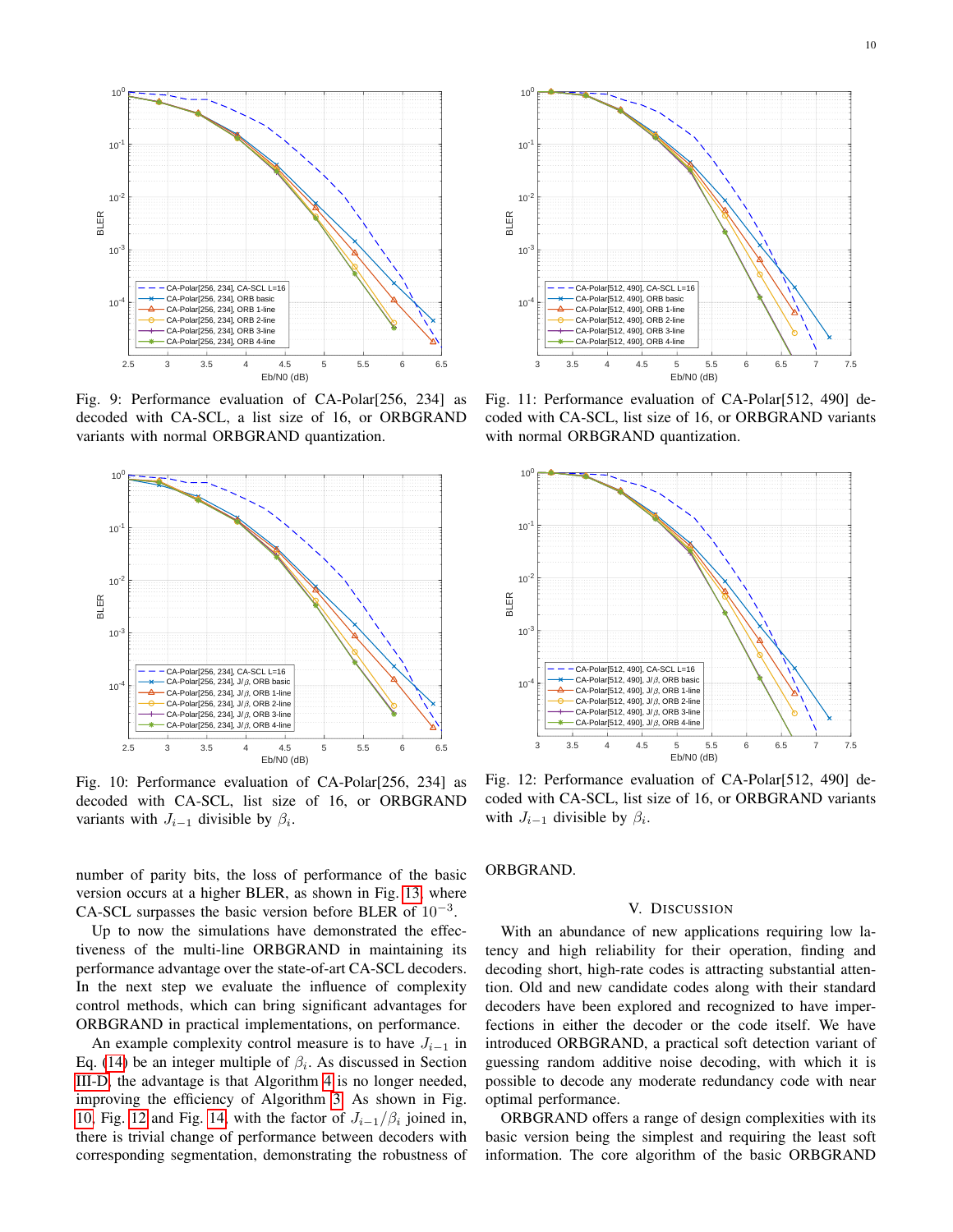<span id="page-10-16"></span>

Fig. 13: Performance evaluation of CA-Polar[1024, 1002] decoded with CA-SCL, having a list size of 16, or ORBGRAND algorithms with normal quantization.

<span id="page-10-17"></span>

Fig. 14: Performance evaluation of CA-Polar[1024, 1002] decoded with CA-SCL, having a list size of 16, or ORBGRAND algorithms with  $J_{i-1}$  divisible by  $\beta_i$ .

generates integer partitions, for which we proposed the Landslide algorithm, which is suitable for efficient hardware and real-time implementation. That algorithm is an essential component for the full ORBGRAND, which has higher design complexity, but can better exploit soft information at higher SNRs for additional decoding gains. Simulation results show that the performance of ORBGRAND is directly dependent on how well the reliability curve is approximated, and the basic ORBGRAND adopts the simplest one. Inspired by the finding, we proposed the piece-wise linear approximation to the reliability curve, which optimizes ORBGRAND across all SNRs.

The ORBGRAND algorithm, curve fitting techniques, and robustness to complexity improvement are established with simulations. The decoding performance is dependent on ORB- GRAND's design complexity, but the 3-line version is capable of maintaining close-to-optimal performance in most scenarios. The proposed complexity control method is demonstrated to have little impact on performance, illustrating the robustness of ORBGRAND and anticipating the potential for further complexity reduction measures to facilitate VLSI implementation.

#### **REFERENCES**

- <span id="page-10-0"></span>[1] C. E. Shannon, "A Mathematical Theory of Communication," *Bell Syst. Tech. J.*, vol. 27, pp. 379–423, 623–656, 1948.
- <span id="page-10-1"></span>[2] E. Berlekamp, R. McEliece, and H. Van Tilborg, "On the inherent intractability of certain coding problems (corresp.)," *IEEE Tran. Inf. Theory*, vol. 24, no. 3, pp. 384–386, 1978.
- <span id="page-10-2"></span>[3] S. Lin and D. J. Costello, *Error control coding: fundamentals and applications*. Pearson/Prentice Hall, 2004.
- <span id="page-10-3"></span>[4] E. Berlekamp, *Algebraic coding theory*. World Scientific, 1968.
- <span id="page-10-4"></span>[5] J. Massey, "Shift-register synthesis and BCH decoding," *IEEE Trans. Inf Theory*, vol. 15, no. 1, pp. 122–127, 1969.
- <span id="page-10-5"></span>[6] C. Berrou, A. Glavieux, and P. Thitimajshima, "Near Shannon limit error-correcting coding and decoding: Turbo-codes. 1," in *IEEE ICC*, May 1993, pp. 1064–1070.
- <span id="page-10-6"></span>[7] R. G. Gallager, "Low density parity check codes," 1963.
- <span id="page-10-7"></span>[8] D. J. C. MacKay and R. M. Neal, "Near Shannon limit performance of low density parity check codes," *Electronics Letters*, vol. 33, no. 6, pp. 457–458, 1997.
- <span id="page-10-8"></span>[9] M. P. Fossorier, M. Mihaljevic, and H. Imai, "Reduced complexity iterative decoding of low-density parity check codes based on belief propagation," *IEEE Trans. Commun.*, vol. 47, no. 5, pp. 673–680, 1999.
- <span id="page-10-9"></span>[10] "3rd Generation Partnership Project; Technical Specification Group Radio Access Network; NR; Multiplexing and Channel Coding, Release 15, V15.6.0," 3GPP, 38.212, Tech. Rep., June 2019.
- <span id="page-10-10"></span>[11] K. Niu and K. Chen, "CRC-aided decoding of Polar codes," *IEEE Commun. Lett.*, vol. 16, no. 10, pp. 1668–1671, October 2012.
- [12] I. Tal and A. Vardy, "List decoding of Polar codes," *IEEE Trans. Inf. Theory*, vol. 61, no. 5, pp. 2213–2226, 2015.
- [13] A. Balatsoukas-Stimming, M. B. Parizi, and A. Burg, "LLR-based successive cancellation list decoding of Polar codes," *IEEE Trans. Signal Process.*, vol. 63, no. 19, pp. 5165–5179, Oct 2015.
- <span id="page-10-15"></span>[14] M. Leonardon, A. Cassagne, C. Leroux, C. Jego, L.-P. Hamelin, and Y. Savaria, "Fast and flexible software polar list decoders," *J. Signal Process. Syst.*, pp. 1–16, 2019.
- [15] A. Balatsoukas-Stimming, M. B. Parizi, and A. Burg, "Llr-based successive cancellation list decoding of polar codes," *IEEE Trans. Signal Process.*, vol. 63, no. 19, pp. 5165–5179, 2015.
- [16] A. Balatsoukas-Stimming, A. J. Raymond, W. J. Gross, and A. Burg, "Hardware architecture for list successive cancellation decoding of polar codes," *IEEE Transactions on Circuits and Systems II: Express Briefs*, vol. 61, no. 8, pp. 609–613, 2014.
- [17] B. Feng, J. Jiao, S. Wu, Y. Wang, and Q. Zhang, "Iterative and adjustable soft list decoding for polar codes," *IEEE Trans. Signal Process.*, vol. 68, pp. 5559–5572, 2020.
- [18] C. Xia, J. Chen, Y. Fan, C.-y. Tsui, J. Jin, H. Shen, and B. Li, "A high-throughput architecture of list successive cancellation polar codes decoder with large list size," *IEEE Trans. Signal Process.*, vol. 66, no. 14, pp. 3859–3874, 2018.
- [19] S. A. Hashemi, A. Balatsoukas-Stimming, P. Giard, C. Thibeault, and W. J. Gross, "Partitioned successive-cancellation list decoding of polar codes," in *IEEE ICASSP*, 2016, pp. 957–960.
- <span id="page-10-11"></span>[20] H. Hu, R. Liu, and B. Feng, "Flexible and simplified multi-bit successive-cancellation list decoding for polar codes," in *2019 IEEE International Workshop on Signal Processing Systems (SiPS)*, 2019, pp. 230–235.
- <span id="page-10-12"></span>[21] A. Elkelesh, S. Cammerer, and S. ten Brink, "Reducing polar decoding latency by neural network-based on-the-fly decoder selection," in *2020 IEEE Workshop on Signal Processing Systems (SiPS)*, 2020, pp. 1–2.
- [22] W. Dou, M.-M. Zhao, M. Lei, and M.-J. Zhao, "Serially concatenated polar coded cpm system with iterative decoding," in *2021 13th International Conference on Wireless Communications and Signal Processing (WCSP)*, 2021, pp. 1–5.
- <span id="page-10-13"></span>[23] W. Liu, L. Chen, and X. Liu, "Hybrid decoding of CRC-Polar codes," in *WCSP*, 2021, pp. 1–5.
- <span id="page-10-14"></span>[24] G. Durisi, T. Koch, and P. Popovski, "Toward massive, ultrareliable, and low-latency wireless communication with short packets," *Proc. IEEE*, vol. 104, no. 9, pp. 1711–1726, 2016.